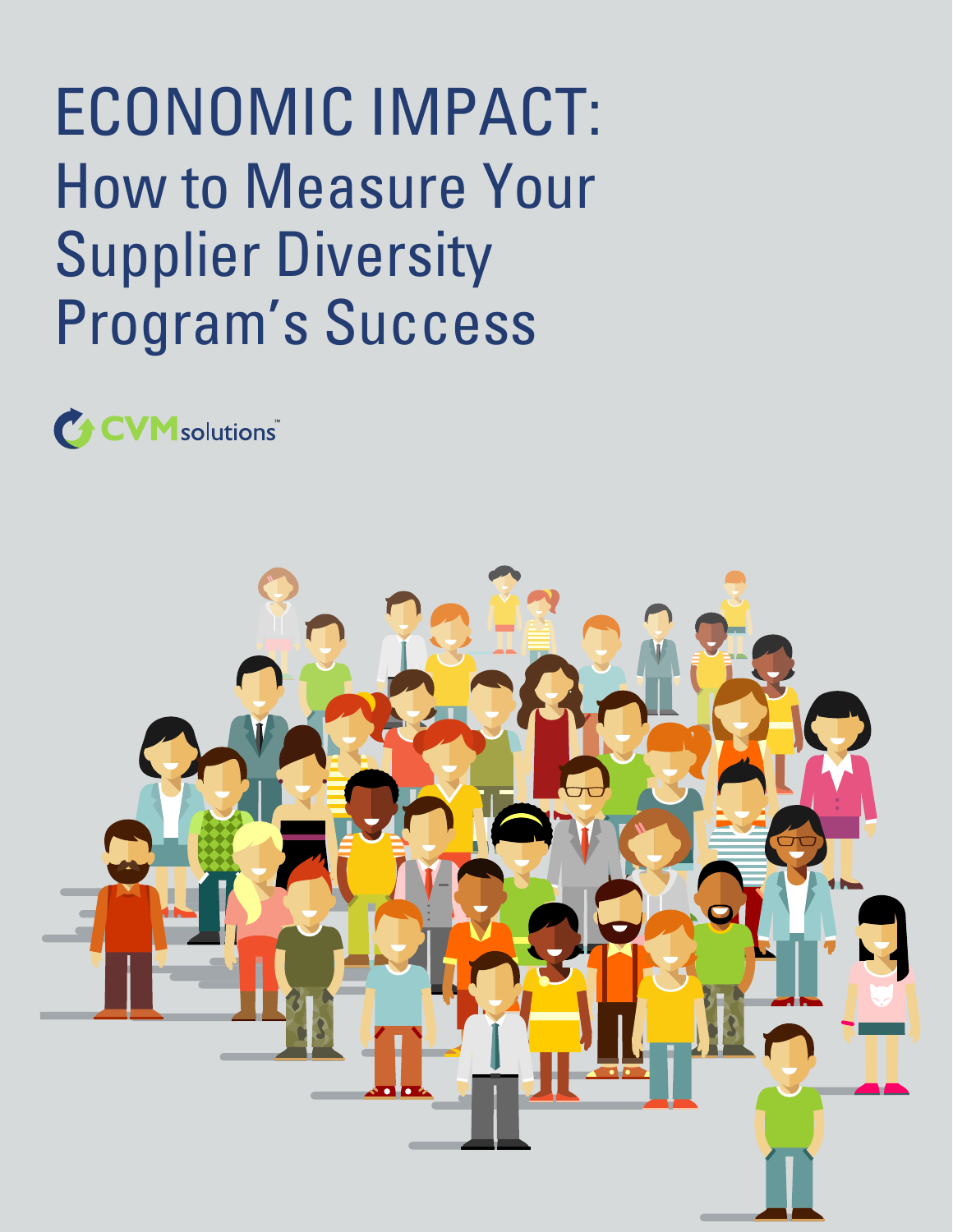## Table of Contents

| <b>Understanding Economic Impact Is the Next Step</b> |  |
|-------------------------------------------------------|--|
|                                                       |  |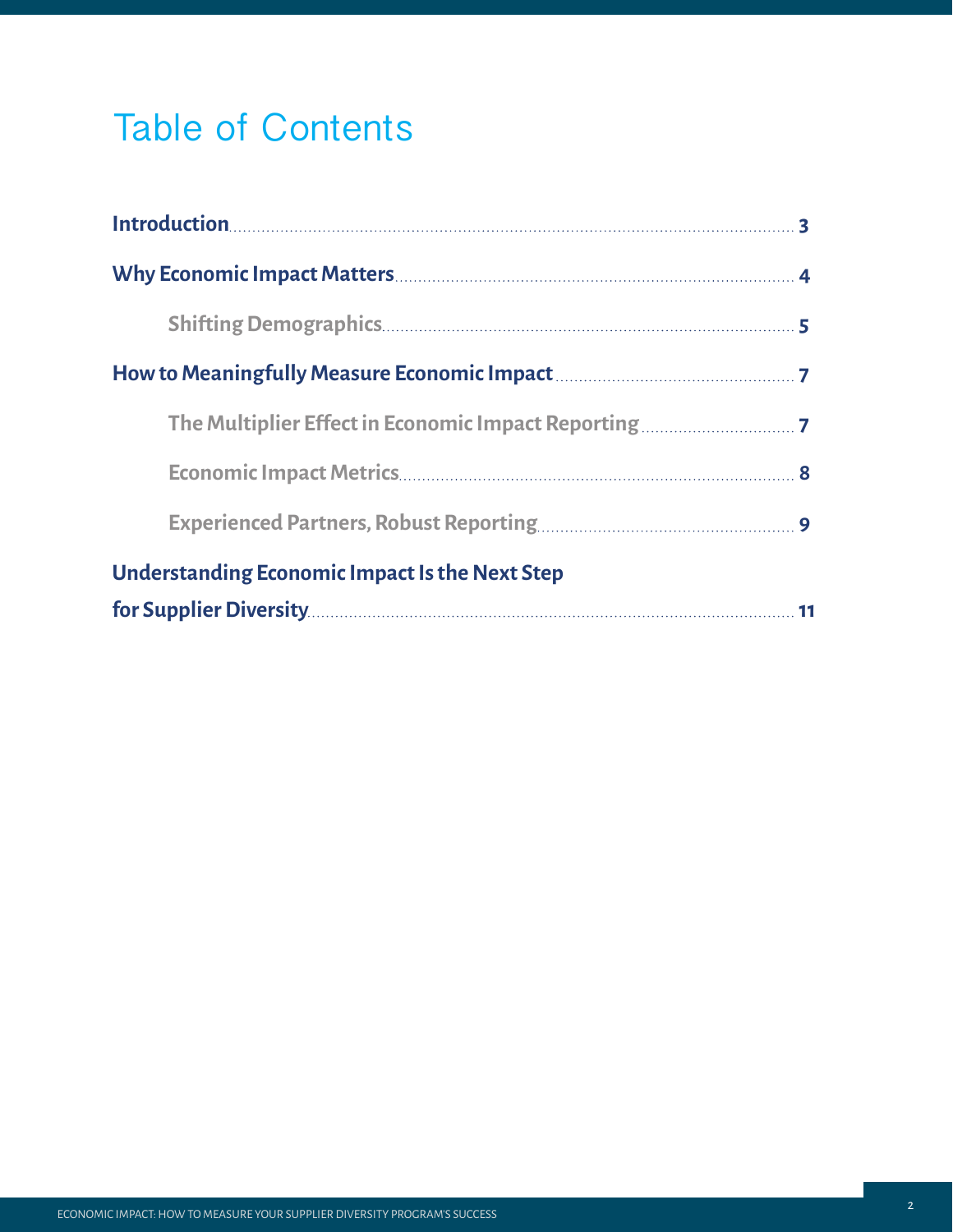## <span id="page-2-0"></span>**Introduction**

Supplier diversity has traditionally been focused on growing underserved diversity classes and communities, but the challenge has now become how to translate that to stakeholder value. How do we prove the value of our supplier diversity program beyond checking the box on a corporate social responsibility mandate?

We can—and should—present stakeholders with data-driven metrics demonstrating how working with diverse suppliers increases competitiveness and drives down costs; gives us access to innovative, agile solutions; and opens our companies to new networks and marketplaces. But as a supplier diversity

program matures, another important measurement emerges that tells the story of how investing in small and diverse businesses also increases our economic impact in communities across the country.

According to CVM's 2017 supplier diversity survey, only 19 percent of organizations currently measure the economic impact of their supplier diversity program.

If you're only sharing direct spend dollars with your stakeholders, then you're missing a significant part of the story. It's important to show the ripple effect of investments made in diverse suppliers, which is where an economic impact analysis (EIA) comes in.

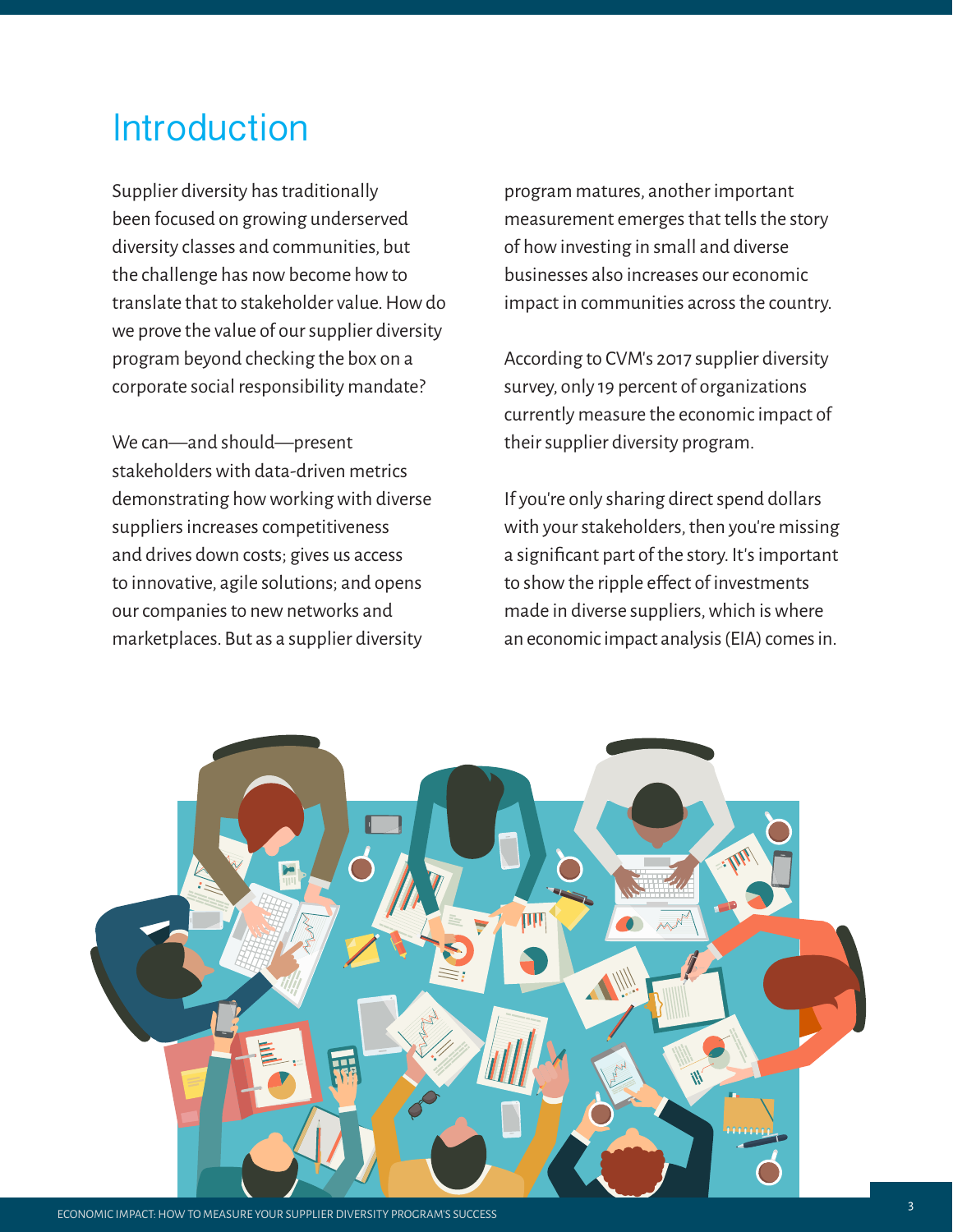## <span id="page-3-0"></span>**S** Why Economic Impact Matters

Before we dig into how to measure economic impact, let us talk about what it is and why it matters. Economic impact is, in its simplest terms, the impact that doing business has on the economy. In the case of your supplier diversity program, it is a measurement of how doing business with small and diverse companies generates revenue and income, how it creates jobs, and how that activity impacts the local economy.

An EIA examines the effect of an event or activity—in our case, doing business with small and diverse suppliers—on the economy in a specified area, ranging from a localized region to the entire country.

An EIA measures four types of economic impact:

#### ■ Output Effect

A measure of revenues generated by small and diverse suppliers within your supply chain

#### **Income Effect**

A measure of total income generated with small and diverse suppliers within your supply chain

#### **Employment Effect**

A measure of the number of jobs created as a result of the business activities of small and diverse businesses within your supply chain

#### **Tax Effect**

A measure of federal, state, and local business and personal taxes that are supported through economic activity

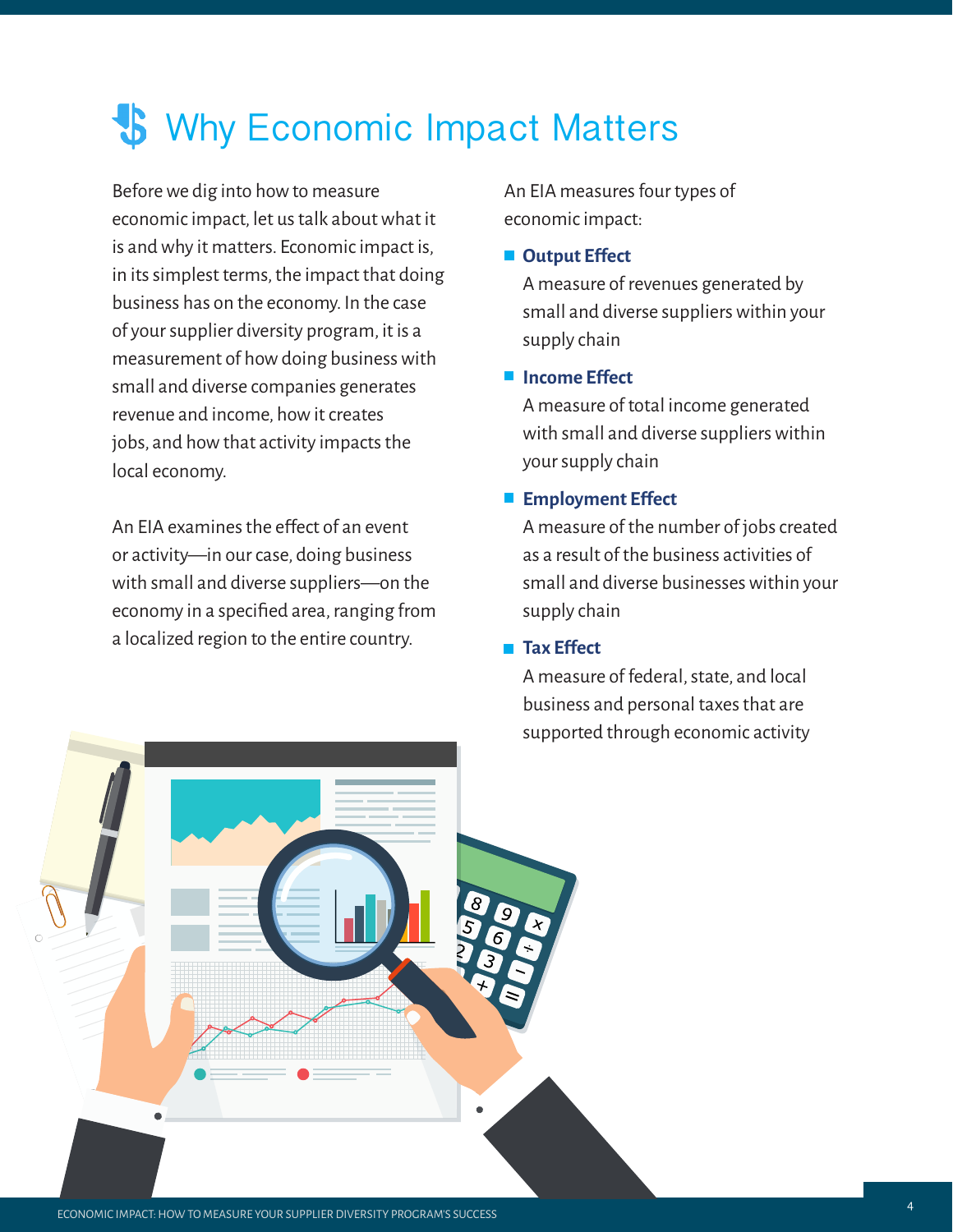#### <span id="page-4-0"></span>Shifting Demographics

We know that the population of the United States is diversifying quickly. The Census Bureau estimates that by the year 2044, the majority of the U.S. population will be made up of minorities. Furthermore, the minority population is projected to rise to 56 percent of the total in 2060, compared with 38 percent in 2014.

According to a Department of Commerce study, the minority population will contribute to as much as 70 percent of the total increase in purchasing power from 2000 to 2045. A joint report from the Milken Institute and the Minority Business Development Agency suggests that the number of minority business owners in the U.S. (currently estimated at 3.3 million) is growing at a rate of 17 percent annually—a staggering six times faster than the growth rate of all firms. Overall, minority business enterprise (MBE) sales are growing at a rate of 34 percent per year, nearly twice as fast as the national average.

The report concludes that MBEs are a driving force behind economic growth and will be a major segment of the

U.S. economy in the 21st century as the transition to a more diverse demographic majority occurs (Tozzi, 2010).

Keep in mind that these numbers do not include the growth of other diverse business segments: women, LGBT, people with disabilities, and veterans. When those diverse businesses are also included in growth projections, it is apparent that diverse businesses will power the economy of the future.

**CC** The Census Bureau<br>estimates that by the y<br>2044, the majority of t estimates that by the year 2044, the majority of the U.S. population will be made up of minorities. Furthermore, the minority population is projected to rise to 56 percent of the total in 2060, compared with 38 percent in 2014. 22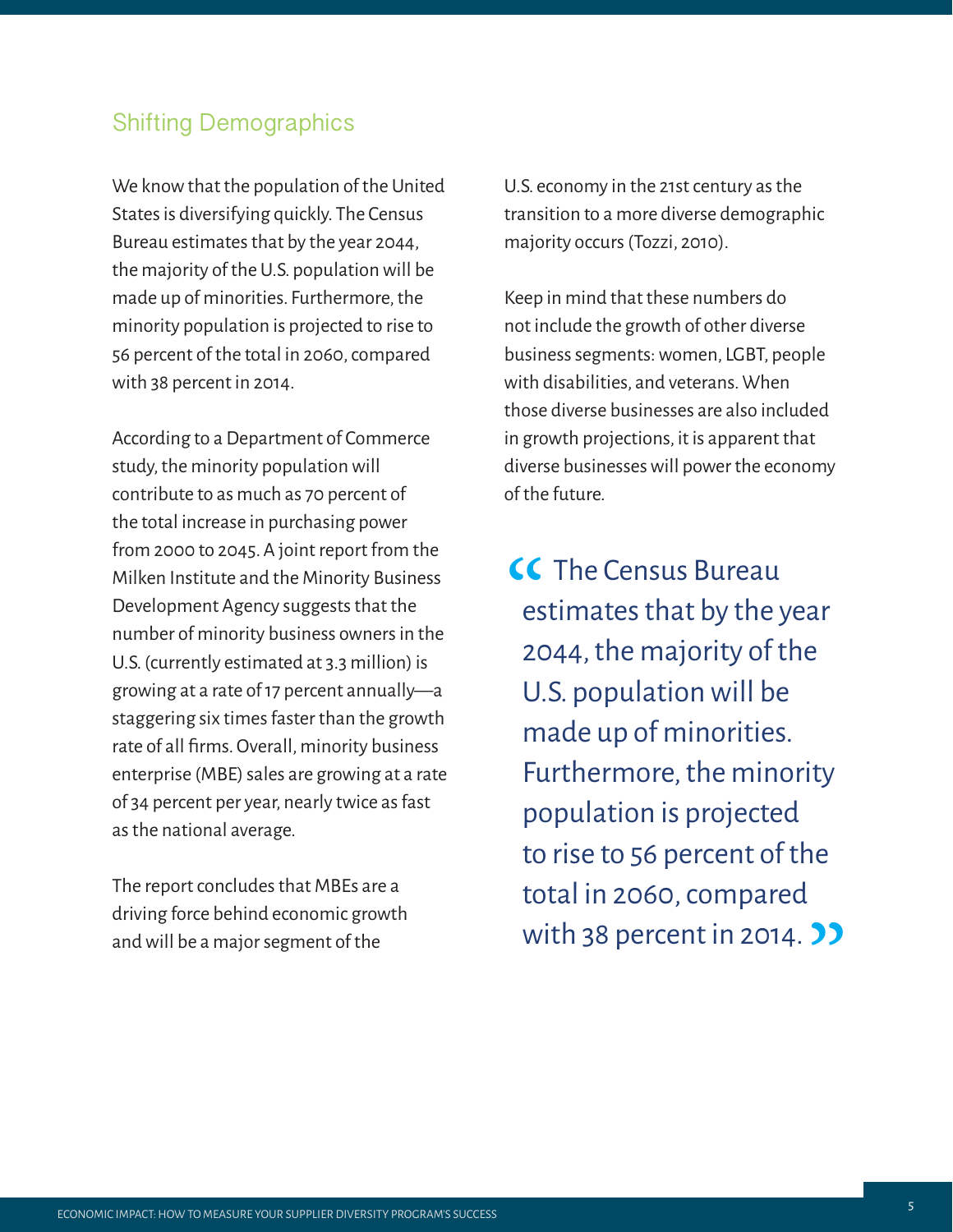Producing an EIA report illustrates to leadership how your supplier diversity program—including the resources and commitment necessary for it to be successful—is strengthening the economy on a local, state, and national level. It will assist in helping you "tell your story" by sharing not only the spend figures that you invest in diverse businesses but also the true trickle-down effect: Each dollar spent with diverse companies has a multiplier effect on economic growth. This is quantifiable data that can be put into a business case for stakeholders from the C-suite to procurement and category managers, aligning your supplier diversity program with a strategy that taps into the economic growth potential of our country's shifting demographics.

An underlying cause of economic inequality is the disproportionately high unemployment rate for women and many minorities as compared to the non-minority population. At 8.5 percent, unemployment among African-Americans is twice as high as that for Caucasians. Similarly, unemployment among Hispanics (5.8 percent) is 30 percent higher than that of their white counterparts. Help your stakeholders see an opportunity to impact these communities through supplier diversity: Create sustainable jobs through diverse spend.

In 2014, the National Minority Supplier Development Council (NMSDC) retained The Institute for Thought Diversity to conduct a study to assess the economic impact that the NMSDC MBE community has on the U.S. economy (and Puerto Rico). This EIA includes the increased business activity created by the 11,978 NMSDC-certified MBEs, the jobs that are maintained/ created as a result of this activity throughout the various sectors of the U.S. economy, and the incremental business taxes that are generated. The results of the study paint a vivid picture of MBEs as revenue generators and job creators:

- $\blacksquare$  More than \$400 billion in output
- $\blacksquare$  Creation of and/or preservation of more than 2.2 million jobs, 32 percent of which are directly provided by NMSDC-certified MBEs
- Approximately \$49 billion in tax revenue generated for the benefit of local, state, and federal governments

*[\(Source: http://www.nmsdc.org/wp-content/uploads/Economic\\_](http://www.nmsdc.org/wp-content/uploads/Economic_
Impact_Report_FINAL.pdf) [Impact\\_Report\\_FINAL.pdf\)](http://www.nmsdc.org/wp-content/uploads/Economic_
Impact_Report_FINAL.pdf)*

### **TIP**

The number of jobs you're supporting through your supplier diversity program will generate impact with stakeholders and bring increased exposure to your program.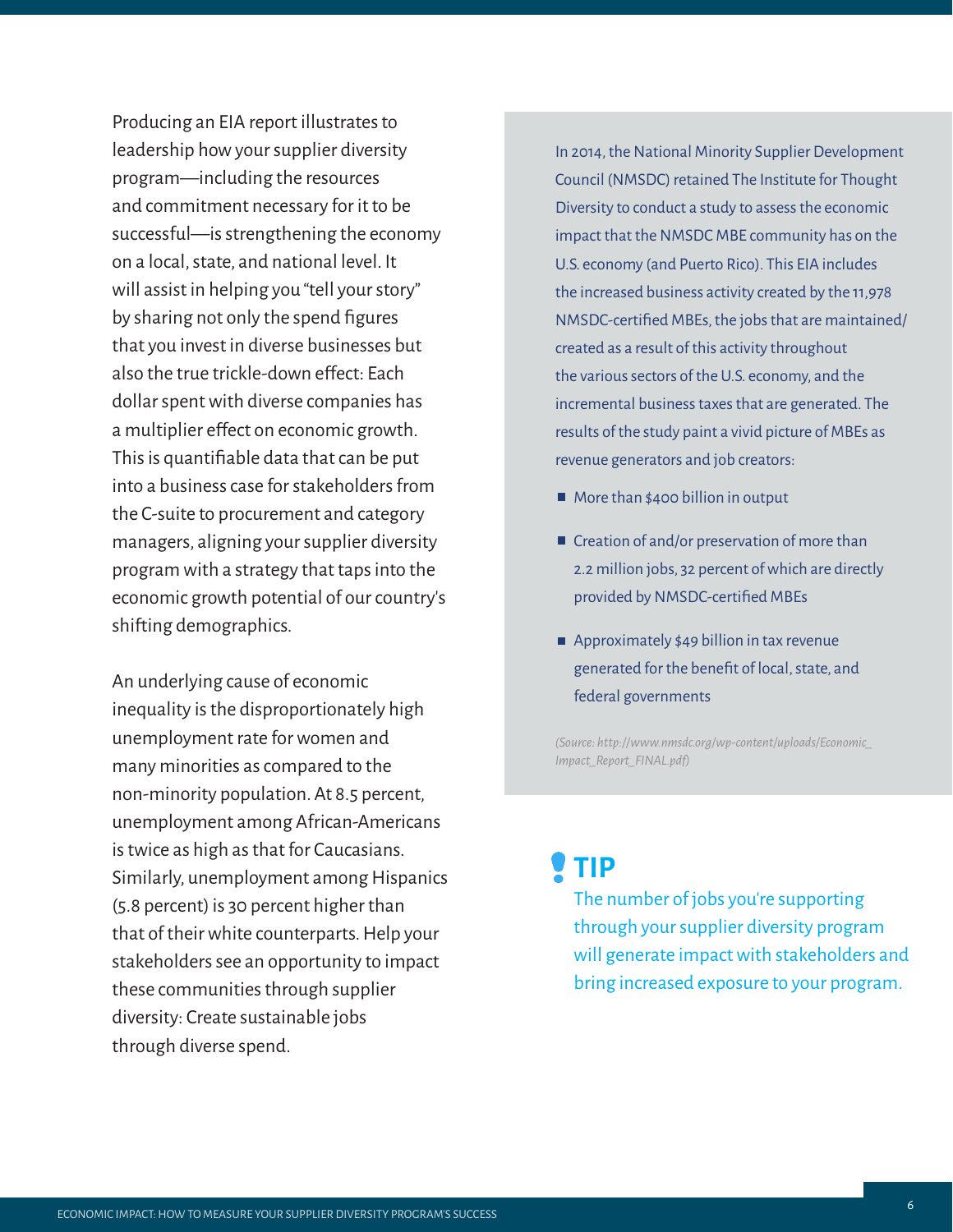## <span id="page-6-0"></span>**% How to Meaningfully Measure** Economic Impact

Each industry that produces goods and services has an influence on, and in turn is influenced by, the production of goods and services of other industries. These relationships are captured through a multiplier effect as the demand and supply from various industries trickle over from business to business. This allows for the quantification of the cumulative total economic impact, which includes output; income; employment; and personal, local, state, and federal tax revenues.

#### The Multiplier Effect in Economic Impact Reporting

The multiplier effect uses the sales, employment, and industry data extracted from the study sample and reflects the increased economic activity that comes

from sales being generated, and expenses being incurred, by these businesses.

We know that the impact of spending with a diverse-owned company is greater than just direct purchases made from the company. Money spent with a diverse business is then redistributed again on payroll, goods and services, and other suppliers in its supply chain. Employees will also use their salaries to purchase goods and services from other businesses, many of which will be within the local economy. Downstream suppliers similarly use the proceeds from their sales on their employees and other businesses. A chain reaction of indirect and induced spending continues, hence creating a multiplier effect.

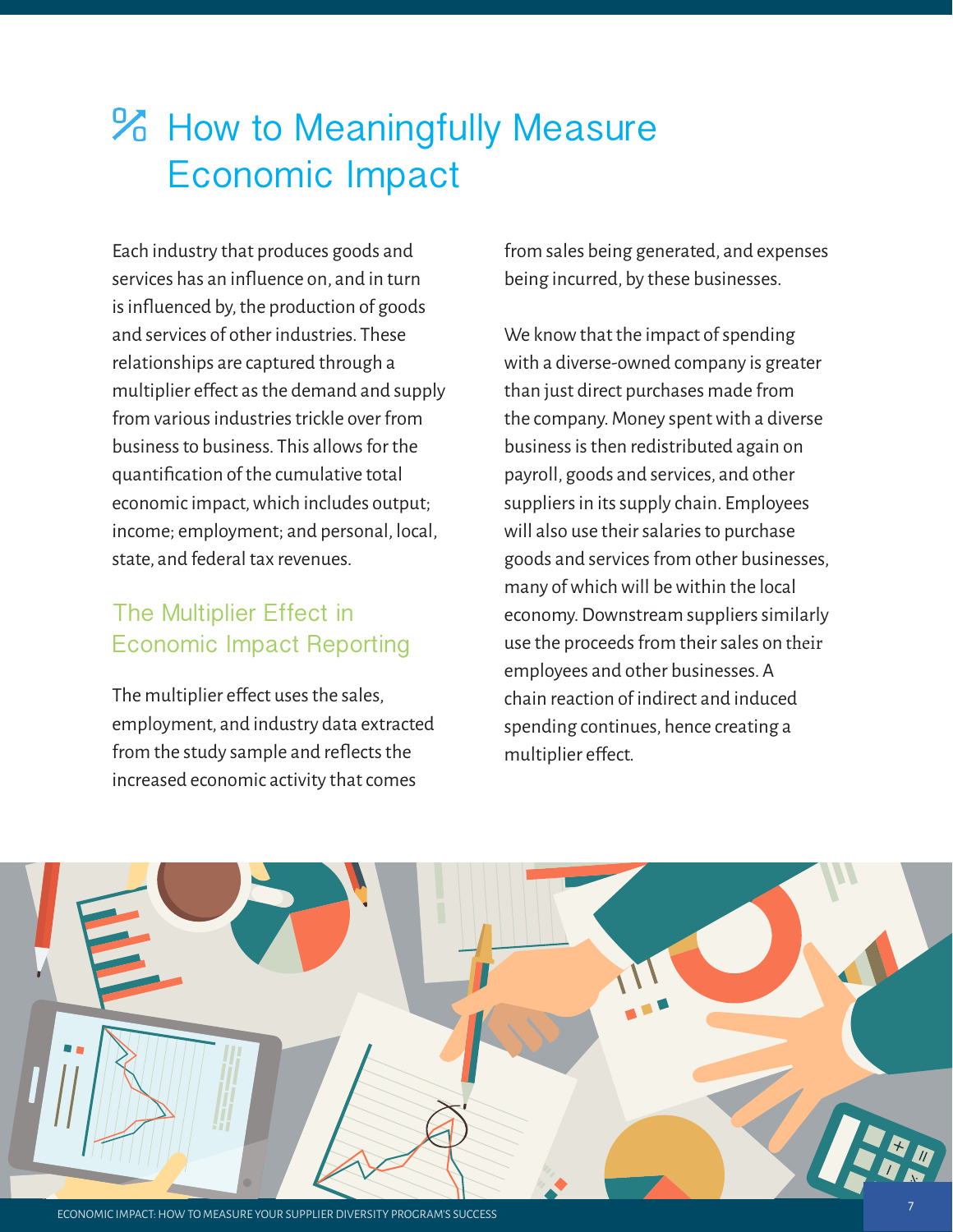#### <span id="page-7-0"></span>Economic Impact Metrics

Economic impact is measured with three metrics: direct impact, indirect impact, and induced impact metrics. These are the metrics or methods we use to measure the four types of effects mentioned above.

Let's break down what each of those metrics means:

**Direct impact:** Your diverse spend falls under this category. This is the actual dollars spent purchasing goods and services from diverse suppliers. Another metric included in direct impact is the volume of jobs created by diverse suppliers to support business growth as a result of doing business with you.

- Indirect impact: Diverse suppliers boost growth within their own supply chain to manage the increased growth of their business as it relates to the revenue that you invested in that supplier.
- **Induced impact:** This metric measures the wider economic benefit that is a result of both the direct and indirect impact and the total contribution you have made to the local economy and communities where your suppliers and their employees reside.

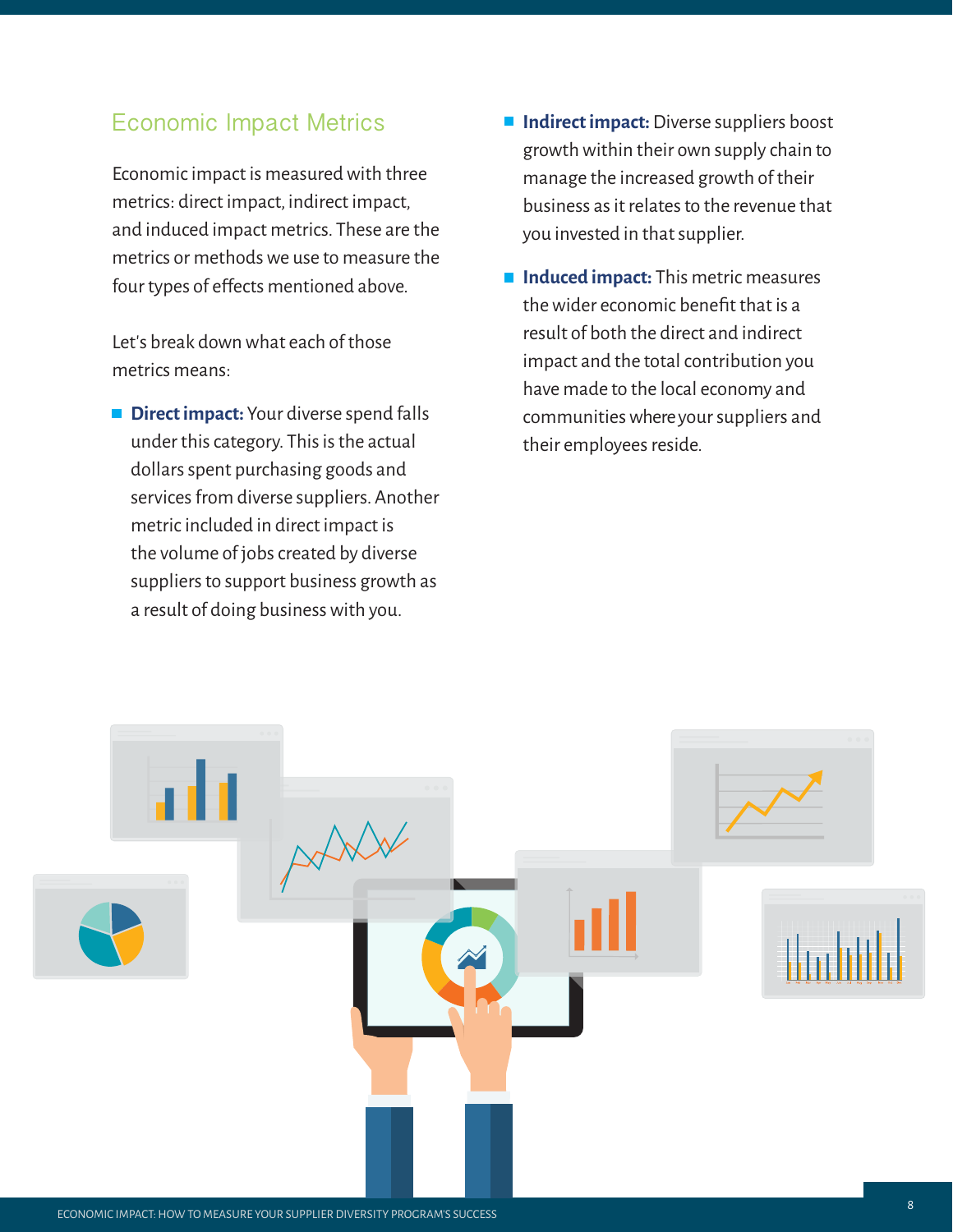#### <span id="page-8-0"></span>Experienced Partners, Robust Reporting

Corporate leadership and stakeholders are interested in job creation and economic growth, but they also want insights into what their supplier diversity resources and efforts are doing at a granular level. This is where the importance of an experienced partner comes in. Not only is it imperative to ensure you are capturing the relevant data correctly, but the most vital step is then being able to present the effectiveness of said results.

CVM Solutions has a two-part solution that can help you do exactly this. Step 1 is a data enrichment engagement that will provide information about dollars spent with diverse suppliers, as well as dollars spent by industry, by region, and by diversity classification. Step 2 utilizes the enrichment results to produce a dynamic EIA report to share with corporate leadership, shareholders, potential government partners, consumers, and beyond. The analysis can be created on schedule or extracted from our real-time portal on demand.

The use of accurate, up-to-date tools such as CVM's data enrichment is critical to ascertaining economic impact. These

reports will be a valuable asset to assist you in sharing the true success of your supplier diversity efforts.

Customizable reporting parameters include choosing between national and regional economic impact. A state-bystate analysis depicts how your supplier diversity program breaks down regionally, and soon reporting will be available at the county level. The report also calculates your program's tax impact from federal to state levels, a metric that can be useful when working with government entities.

CC Corporate leadership<br>and stakeholders are<br>interested in ioh creation and stakeholders are interested in job creation and economic growth, but they also want insights into what their supplier diversity resources and efforts are doing at a granular level. 33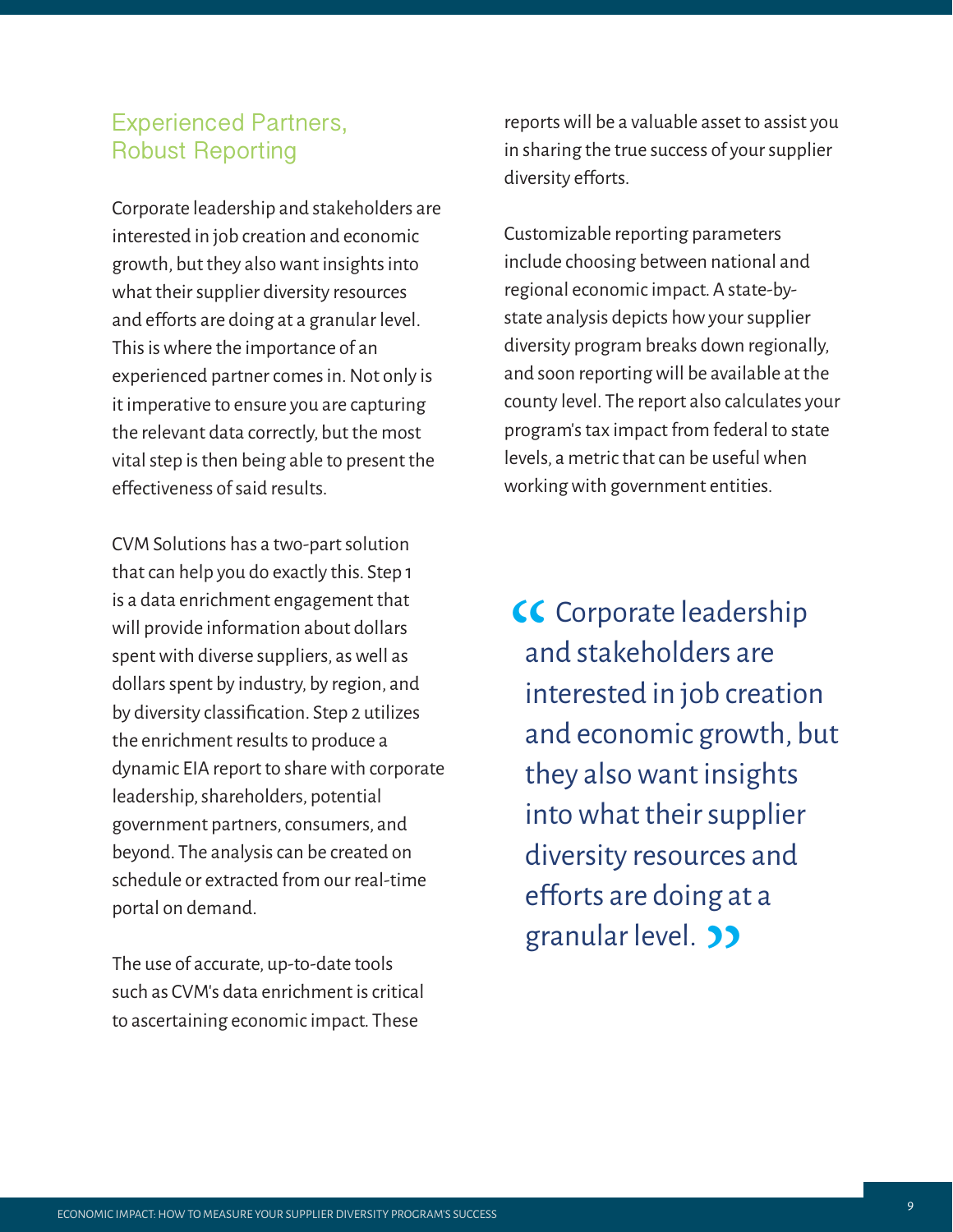Each report captures impact with all applicable diversity categories you track and includes graphs, charts, and analytics to help stakeholders understand how your supplier diversity program positively impacts the economy.

Of course, economic impact is not just a supplier diversity theme; it can provide a tangible value to multiple stakeholders

across your organization. Beyond supplier diversity, EIA reporting can bring tremendous value to your community and investor relations groups; it can increase competitive advantage when competing on city, state, and municipal government contracts; and it helps with concentrated marketing efforts based on regions where your organization has a large footprint.